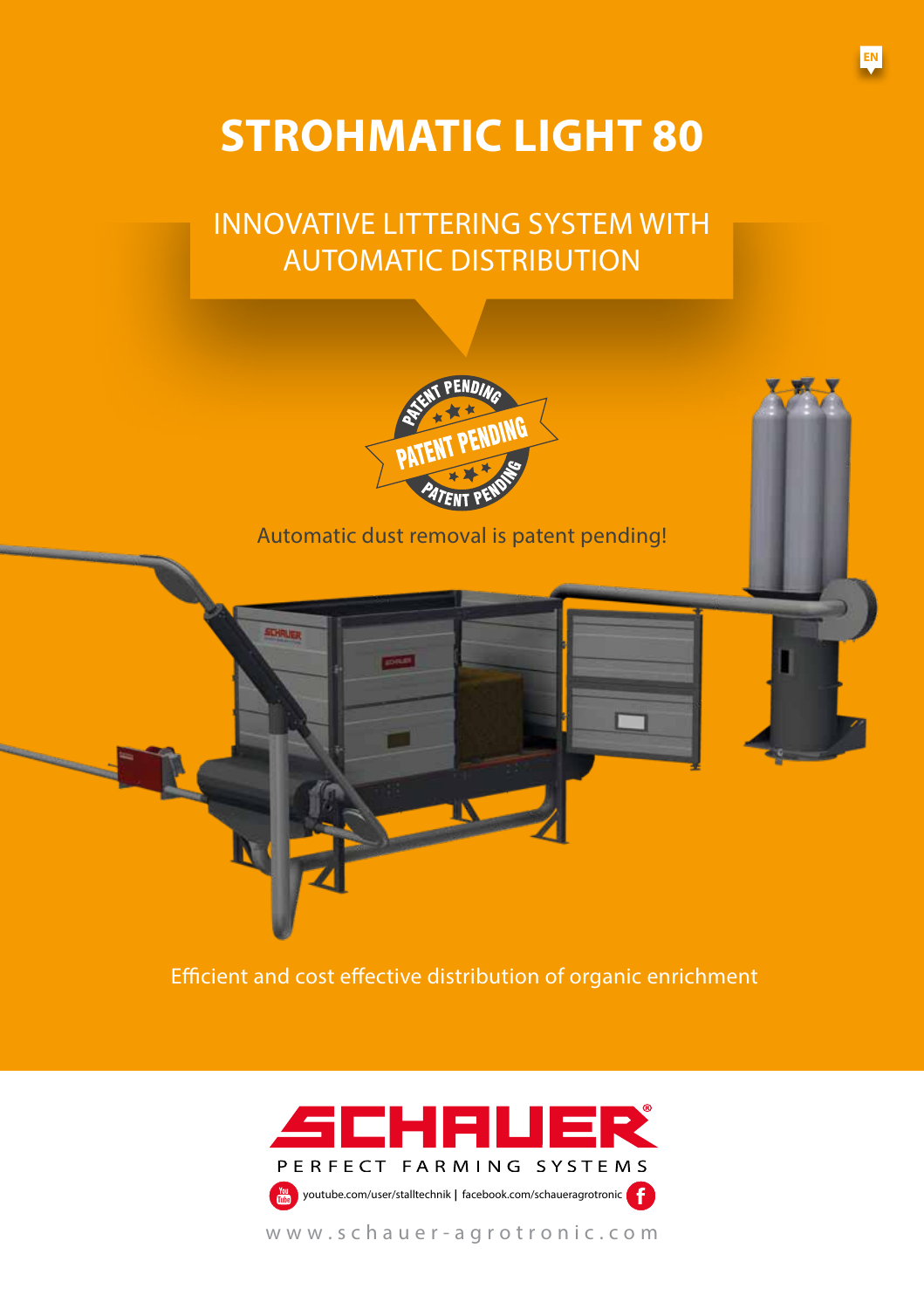

## MINIMUM OF WORKING TIME AND MAXIMUM OF TIME SAVING

### **Strohmatic light 80 - the innovation of the year for littering and automatic, and cost effective distribution of organic enrichment in pig stables**

Offering the pigs organic activity material for enrichment is the order of the day. Either it is to fulfill legal requirements or simply to implement more animal welfare in pig farming. Normally, this can only be achieved with increased working time.

With the new development Strohmatic light 80 it is possible to loosen up straw that has already been mulched from the field and packed into large bales and to distribute it to the desired discharge points in the barn, by using a chain system with 80 mm or 200 mm diameter.

With the new system the distribution points can be supplied all together very easily with chopped straw with a fiber length of up to 80 mm via storage boxes of 15 liters each.

Depending on the number of litter intervals, the straw can be used as activity material for enrichment or as litter for the lying area. The distribution takes place automatically and time-controlled and safes the farmer daily, depending on the size of the plant, one or two hours of working time.

- Less mycotoxins for a better barn climate
- Minimum of work effort and maximum of time saving
- For distribution of activity material for enrichement or as litter for the lying area
- Tailored to your barn with a chain system with 80 mm or 200 mm diameter
- Automatic dedusting of the straw for an improved animal health - **Patent pending**
- The distribution points of your barn will be supplied automatically with chopped straw via storage boxes with a volume of 15 liters each
- Automatic straw distribution throughout the whole barn

### **The Strohmatic light 80 is of course also perfectly suitable for cattle-, sheep- and goat stables!**





## LESS DUST POLLUTION IN THE BARN & HEALTHIER BARN CLIMATE

COST EFFECTIVE, EFFICIENT & AUTOMATIC STRAW DISTRIBUTION FOR AN APPROPRIATE PIG HUSBANDRY!

## **Strohmatic light 80 for an appropriate pig husbandry with a minimum of work effort**

A sophisticated system that will inspire you:

**FOR THE AUTOMATIC DEDUSTING OF THE STRAW FOR MORE ANIMAL HEALTH, AN OWN SOLUTION HAS ALREADY BEEN DEVELOPED AND PATENTED!**